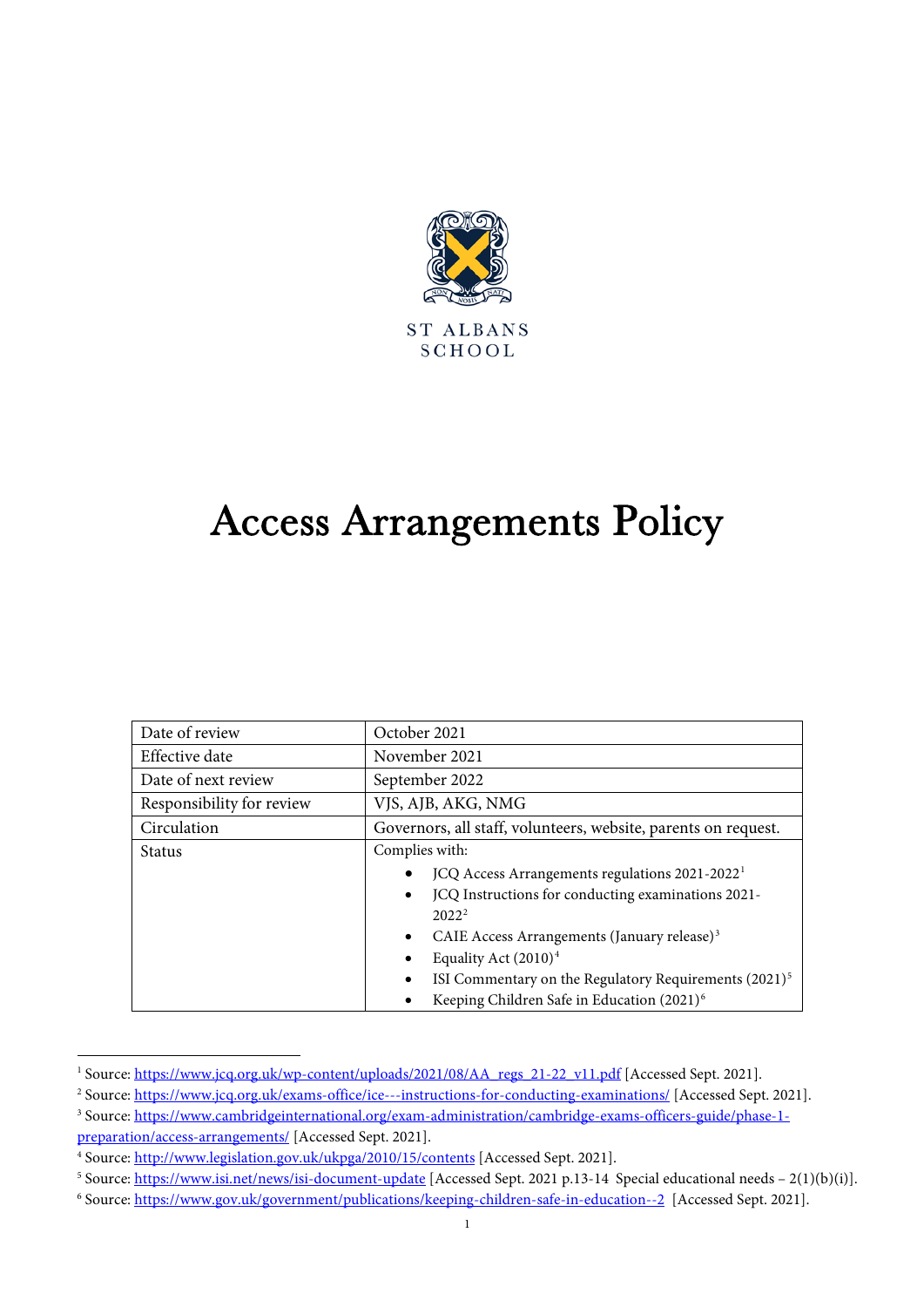# **Access Arrangements for Public Examinations**

# **Statement – the importance of these regulations:**

- 1. The Joint Council for Qualifications (JCQ) regulations reflect a whole centre approach to access arrangements.
- 2. It is therefore the responsibility of the Head of Centre, members of the senior leadership team, the Head of Learning Support and their team to familiarise themselves with the **entire** contents of the JCQ regulations.
- 3. The Head of Learning Support, fully supported by teaching staff and members of the senior leadership team, **must** lead on the access arrangements / reasonable adjustments process within the centre.
- 4. Teaching staff and members of the senior leadership team **must** support the Head of Learning Support and their team in identifying, determining and implementing appropriate access arrangements and reasonable adjustments.
- 5. The Head of Learning Support and their team **must** work with teaching staff, support staff and exams office personnel to ensure that approved access arrangements / reasonable adjustments are put in place for internal school tests, mock examinations and examinations.
- 6. Where appropriate, the Head of Learning Support and their team will also need to work with specialist advisory teachers, educational psychologists and medical professionals.
- 7. The Head of Learning Support and / or the Access Arrangements Assessor will also be the in-house designated assessor and will thus assess candidates, process applications on-line and hold the evidence for inspection purposes for GCSE and/or GCE qualifications.
- *8.* The JCQ regulations must be used when processing applications using *Access arrangements online.[7](#page-1-0)*

# **9. Failure to comply with the regulations contained in the JCQ document have the potential to constitute malpractice which may impact on the candidate's result(s).**

- 10. Examples of failure to comply include:
	- Putting in place access arrangements/adjustments that are **not** approved;
	- Failing to consider putting in place access arrangements (which may be a failure to comply with the duty to make reasonable adjustments);
	- Permitting access arrangements/adjustments within the centre which are **not** supported by appropriate evidence; or
	- Charging a fee for providing reasonable adjustments to disabled candidates.
- 11. Whilst the JCQ document addresses the duty upon awarding bodies to make reasonable adjustments and avoid unfavourable treatment towards disabled candidates, it cannot cover every scenario. Each case will turn on its own facts as to what is reasonable.

<span id="page-1-0"></span> $7$  The CAIE regulations must also be used where appropriate and when processing applications online.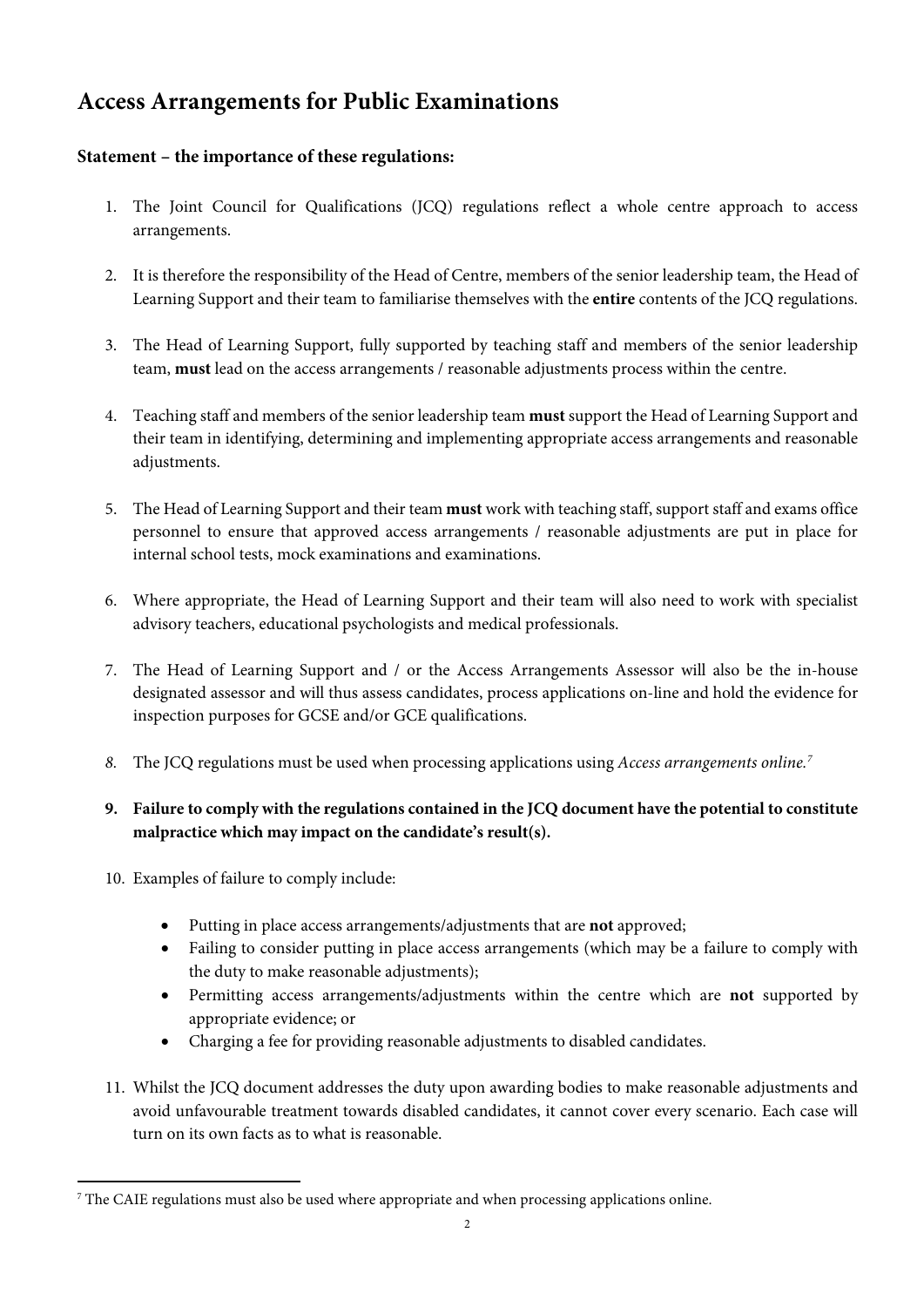# **The Equality Act 2010:**

- 1. The Access Arrangement and Learning Support Policies are underpinned by the Equality Act 2010.
- 2. Definition of disability impairments have to meet the statutory requirements set out in section 6 and Schedule 1 to the Equality Act 2010 and associated regulations.
- 3. Generally, impairments have to meet the statutory requirements set out in section 6 and Schedule 1 (of) the Equality Act 2010 and associated regulations.
- 4. The Equality Act 2010 definition of disability is usually considered cumulatively in terms of:
	- identifying a physical or mental impairment;
	- looking into adverse effects and assessing which are substantial;
	- considering if substantial adverse effects are long term;
	- judging the impact of long-term adverse effects on normal day to day activities.
- 5. Statutory guidance on the Equality Act 2010 definition of disability has been produced by the Office for Disability Issues (within the Department for Work and Pensions) to help better understand and apply this definition. [8](#page-2-0)
- 6. The clear starting point in the statutory guidance is that disability means 'limitations going beyond the normal differences in ability which may exist among people'.
- 7. 'Substantial' means 'more than minor or trivial'. Substantial adverse effects can be determined by looking at the effects on a person with the impairment, comparing those to a person without the impairment, to judge if the difference between the two is more than minor or trivial.
- 8. 'Long term' means the impairment has existed for at least 12 months or is likely to do so.
- 9. 'Normal day to day activities' could be determined by reference to the illustrative, non-exhaustive list of factors in pages 47 to 51 of the statutory guidance relating to the Equality Act 2010. (Study and education related activities are included in the meaning of 'day-to-day' activities.)
- 10. The guidance from the Office for Disability Issues referred to above illustrates the factors which might reasonably be regarded as having a substantial adverse effect on normal day-to-day activities. Factors that might reasonably be expected not to have a substantial adverse effect are also provided.
- 11. Factors that might reasonably be expected to have a substantial adverse effect include:
	- persistent and significant difficulty in reading and understanding written material where this is in the person's native language, for example because of a mental impairment, a learning difficulty or a sensory or multi-sensory impairment;
	- persistent distractibility or difficulty concentrating;
	- difficulty understanding or following simple verbal instructions;
	- physical impairment for example, difficulty operating a computer because of physical restrictions in using a keyboard.

<span id="page-2-0"></span><sup>&</sup>lt;sup>8</sup>Source:[https://assets.publishing.service.gov.uk/government/uploads/system/uploads/attachment\\_data/file/570382/Equality\\_](https://assets.publishing.service.gov.uk/government/uploads/system/uploads/attachment_data/file/570382/Equality_Act_2010-disability_definition.pdf) Act 2010-disability definition.pdf [Accessed Sept. 2021]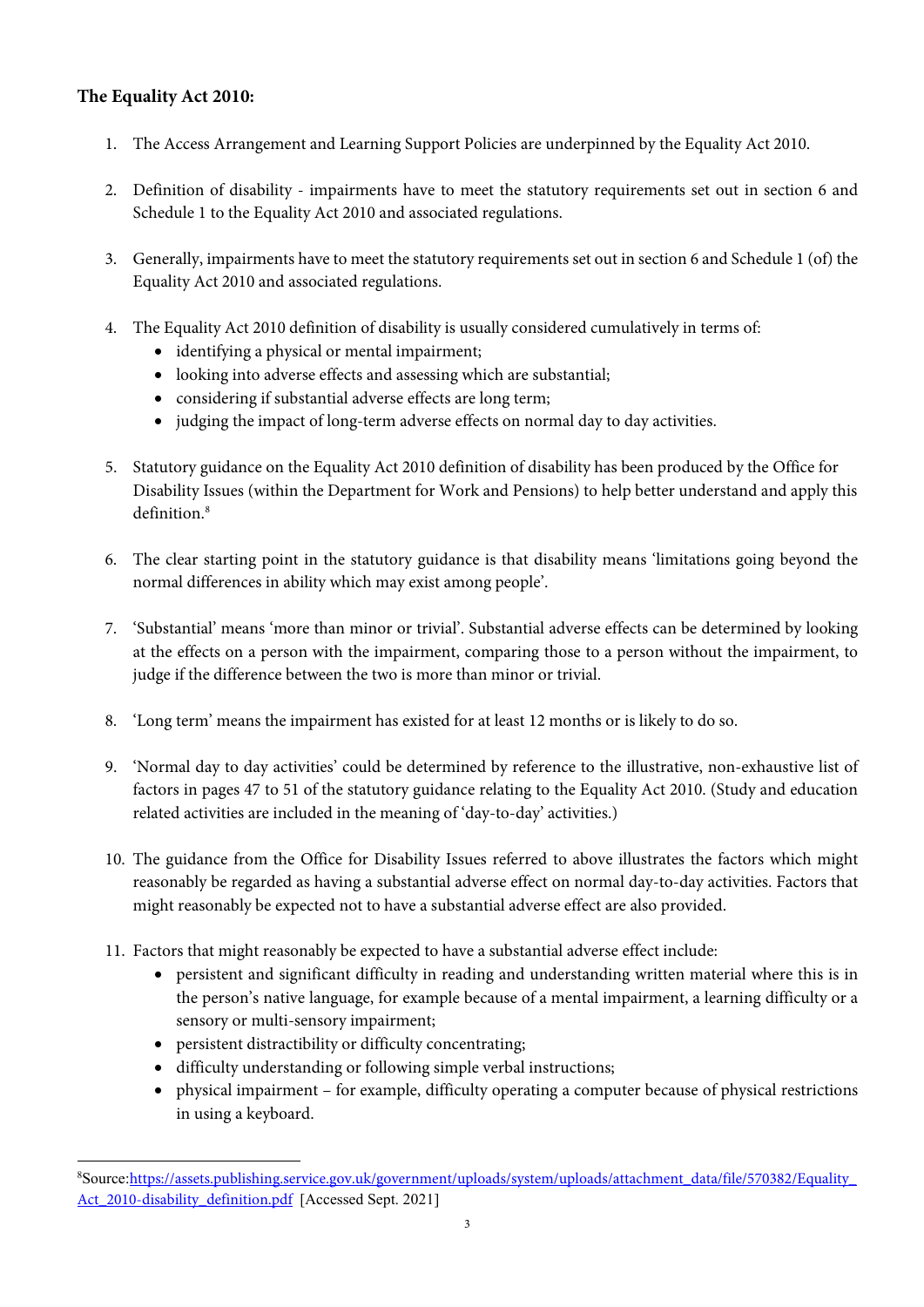- 12. Factors that might reasonably be expected **not** to have a substantial adverse effect include:
	- minor problems with writing or spelling;
	- inability to read very small or indistinct print without the aid of a magnifying glass;
	- inability to converse orally in a language which is not the speaker's native spoken language.

#### **Reasonable Adjustments:**

- 1. The Equality Act 2010 requires **an awarding body** to make reasonable adjustments where a candidate, who is disabled within the meaning of the Equality Act 2010, would be at a **substantial disadvantage** in comparison to someone who is not disabled.
- 2. A reasonable adjustment may be unique to that individual and may not be included in the list of available access arrangements.
- 3. Whether an adjustment will be considered reasonable will depend on several factors which will include, but are not limited to:
	- the needs of the disabled candidate;
	- the effectiveness of the adjustment;
	- the cost of the adjustment; **and**
	- the likely impact of the adjustment upon the candidate and other candidates.
- 4. An adjustment will not be approved if it is unreasonable such as it:
	- involves unreasonable costs to the awarding body;
	- involves unreasonable timeframes; or
	- affects the security and integrity of the assessment.

#### **Access Arrangements:**

- 1. The intention behind an access arrangement is to meet the needs of an individual candidate without affecting the integrity of the assessment.
- 2. Access arrangements are the principal way in which awarding bodies comply with the duty under the Equality Act 2010<sup>[9](#page-3-0)</sup> to make 'reasonable adjustments'.
- 3. Candidates first need to be assessed by the school's suitably qualified assessors. "This ensures that the access arrangements/reasonable adjustments approved allow the candidate to access the assessment, but do not result in the candidate gaining an unfair advantage."[10](#page-3-1)
- 4. The Learning Support Policy provides further details relating to the assessment process for determining access arrangements.

## **Evidence of Need**

<span id="page-3-0"></span><sup>&</sup>lt;sup>9</sup> Source: <https://www.gov.uk/guidance/equality-act-2010-guidance> [Accessed Sept. 2021]

<span id="page-3-1"></span><sup>&</sup>lt;sup>10</sup> Source[: https://www.gov.uk/guidance/equality-act-2010-guidance](https://www.gov.uk/guidance/equality-act-2010-guidance) [Accessed Sept. 2021 p.81]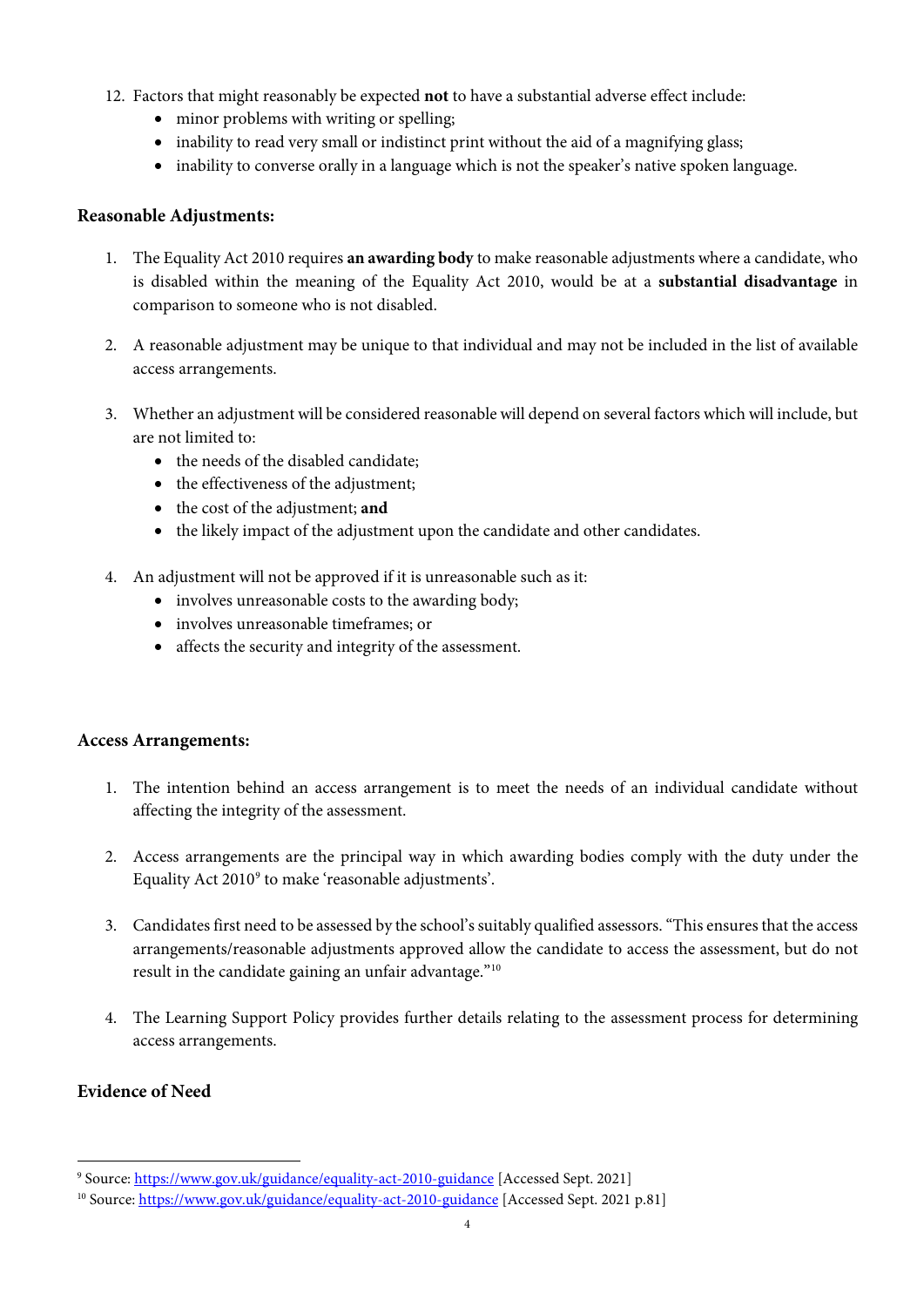- 1. All access arrangements require clear evidence of need and normal way of working. An application cannot be made without this information.
- 2. The evidence of need will vary depending on the disability and the access arrangement(s) being applied for.
- 3. Chapter 5 of the JCQ regulations provides full details as to what constitutes the core evidence/evidence of need for each access arrangement. *Access arrangements online* will provide prompts as to the evidence required.
- 4. Failure to produce the appropriate evidence of need will lead to the application being rejected.
- 5. Usually, further evidence of need will be required for arrangements that are considered rare and/or exceptional.

#### **Transition Points:**

- 1. All new pupils are screened upon entry to the School and where appropriate, further standardised assessments are undertaken in relation to GCSE and / or A Level exams.
- 2. New pupils may need to be re-assessed by the Access Arrangements Assessor.
- 3. At the start of an A Level course, access arrangements / reasonable adjustments will be 'rolledforward' as per the JCQ regulations (2021-2022).
- 4. It is the responsibility of pupils and / or parents to explain and discuss individual needs and access arrangements/reasonable adjustments with relevant institutions beyond St Albans School.
- 5. The Learning Support Department will share appropriate access arrangement evidence with leaving pupils for Sixth Form/University purposes, if requested by the pupil.

## **Deadlines:**

- 1. Access arrangements may cover the entire course. Ideally, they should be applied for at the start of the course.
- 2. Arrangements **must** be processed and approved **before** an examination or assessment, no later than the published deadline.
- 3. Late applications on account of a temporary injury or impairment, or a diagnosis of a disability or manifestation of an impairment relating to an existing disability arising after the published deadline are permissible. Centres **must** process applications as detailed in Chapter 8, section 8.3 using *Access arrangements online* where required.<sup>[11](#page-4-0)</sup>

<span id="page-4-0"></span><sup>11</sup> JCQ, (2021:94) "…centres will need: the candidate's consent (completed candidate personal data consent form) to record their personal data online; (When progressing from GCSE to GCE AS and/or A-level qualifications the candidate will need to sign a new candidate personal data consent form.)".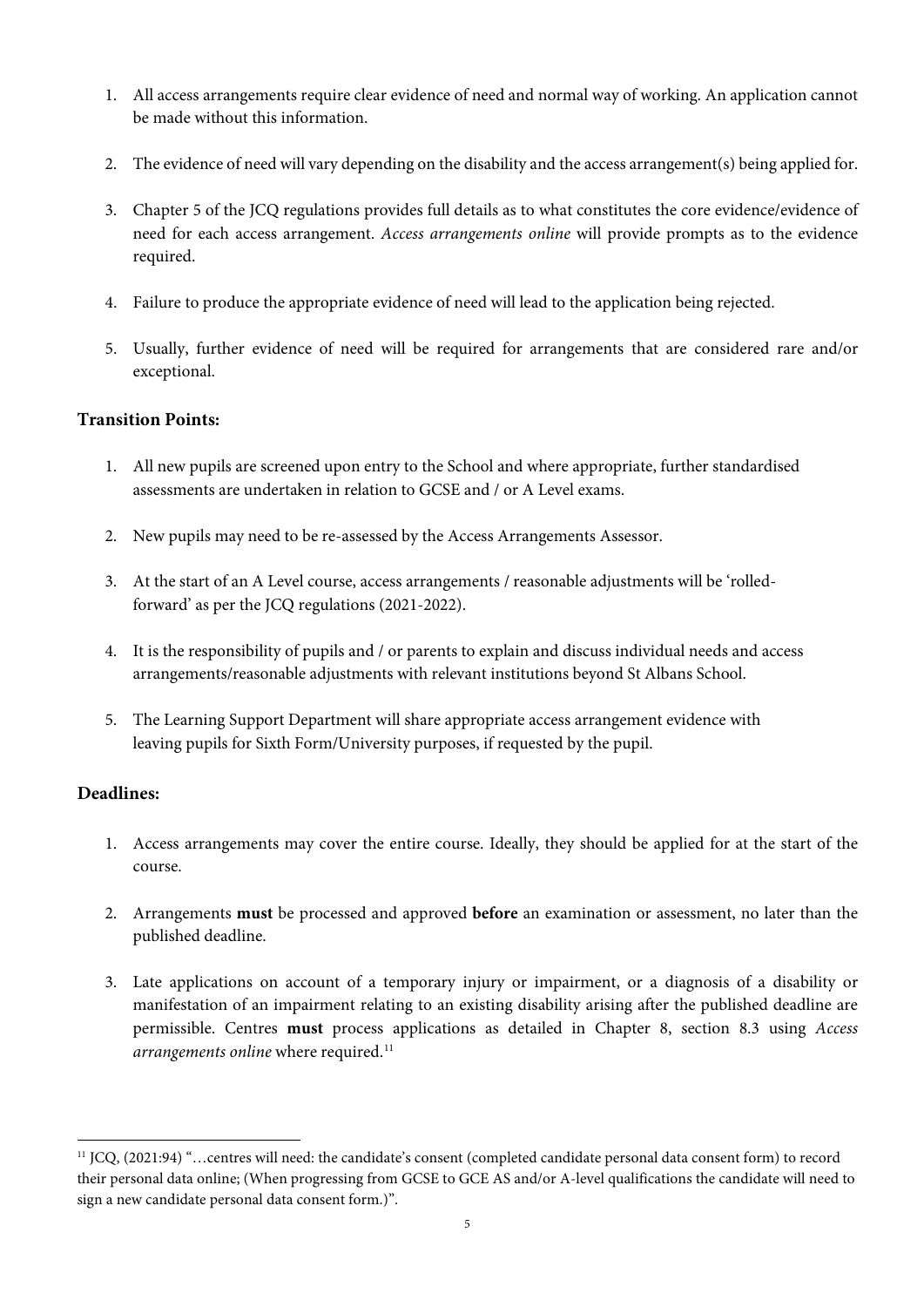4. Any application processed after the published deadline may be subject to scrutiny. SENCos **must** ensure that the appropriate paperwork is on file and available for inspection.

# **Further information:**

- 1. Chapter 1 of the JCQ regulations  $(2021-2022)^{12}$  $(2021-2022)^{12}$  $(2021-2022)^{12}$  provides further information and guidance for centres relating to general qualifications. The subsections are as follows:
	- 1.1 Awarding bodies general qualifications
	- 1.2 Duty to make a reasonable adjustment
	- 1.3 Definition of disability
	- 1.4 Definition of special educational needs
	- 1.5 The power of the regulator
	- 1.6 Which qualifications are covered by section 96 of the Equality Act 201 in England and Wales
	- 1.7 How can centres apply for reasonable adjustments for candidates defined as disabled under the terms of the Equality Act 2010?
- 2. Chapter 2 of the JCQ regulations (2021-2022) relates to vocational qualifications.
- 3. Chapter 3 of the JCQ regulations (2021-2022) provides further information about candidates with disabilities and learning difficulties and the application of assessment objectives. The subsections are as follows:
	- General qualifications
	- Assessment objectives and grade boundaries
- 4. Chapter 4 of the JCQ regulations (2021-2022) provides further information about the adjustments for candidates with disabilities and learning difficulties, managing the needs of candidates and principles for centres. The subsections are as follows:
	- Managing the needs of candidates with disabilities and learning difficulties
	- Principles for centres
- 5. Chapter 5 of the JCQ regulations (2021-2022) provides further information about access arrangements and adjustments. There are 18 subsections including:
	- 5.1 Supervised rest breaks
	- 5.2 25% extra time
	- 5.8 Word processor
	- 5.10 Prompter
- 6. Chapter 6 of the JCQ regulations (2021-2022) provides further information about modified papers with associated subsections.
- 7. Chapter 7 of the JCQ regulations (2021-2022) provides further information about learning difficulties. The subsections are as follows:
	- 7.1 Accountabilities
	- 7.2 Appropriate adjustments for candidates with learning difficulties
	- 7.3 Appointment of assessors of candidates with learning difficulties
	- 7.4 Reporting the appointment of assessors

<span id="page-5-0"></span><sup>&</sup>lt;sup>12</sup> Source[: https://www.jcq.org.uk/wp-content/uploads/2021/08/AA\\_regs\\_21-22\\_v11.pdf](https://www.jcq.org.uk/wp-content/uploads/2021/08/AA_regs_21-22_v11.pdf) [Accessed Sept. 2021].